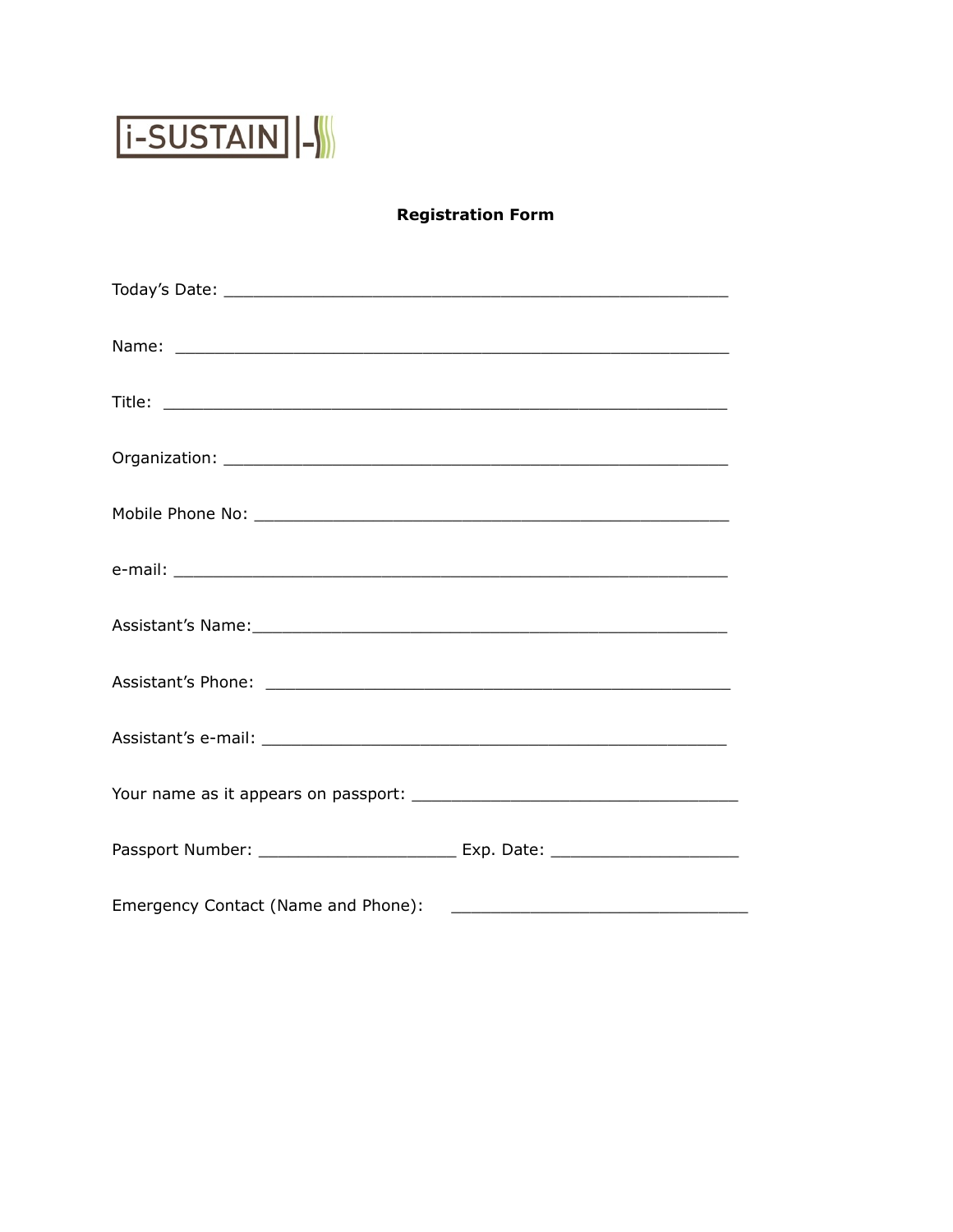## **Medical Information**

Please answer the following questions keeping in mind that they are designed to give us information we will need if you require healthcare.

Do you have health insurance? The state of the state of the state of the state of the state of the state of the state of the state of the state of the state of the state of the state of the state of the state of the state

Does it offer coverage abroad? \_\_\_\_\_\_\_\_\_\_\_\_\_\_\_\_\_\_\_\_\_\_\_\_\_\_\_\_\_\_\_\_\_\_\_\_

Name of health insurance carrier\_\_\_\_\_\_\_\_\_\_\_\_\_\_\_\_\_\_\_\_\_\_\_\_\_\_\_\_\_\_\_\_\_\_\_

Policy number\_\_\_\_\_\_\_\_\_\_\_\_\_\_\_\_\_\_\_\_\_\_\_\_\_\_\_\_\_\_\_\_\_\_\_\_\_\_\_\_\_\_\_\_\_\_\_\_\_\_

To the degree that you are comfortable, please indicate any aspect of your health that may affect you during this trip (back pain, diabetes, allergies, epilepsy, etc.) Explain what medications and treatment are necessary and describe any allergic reactions or other side effects to medication.

\_\_\_\_\_\_\_\_\_\_\_\_\_\_\_\_\_\_\_\_\_\_\_\_\_\_\_\_\_\_\_\_\_\_\_\_\_\_\_\_\_\_\_\_\_\_\_\_\_\_\_\_\_\_\_\_\_\_\_\_\_ \_\_\_\_\_\_\_\_\_\_\_\_\_\_\_\_\_\_\_\_\_\_\_\_\_\_\_\_\_\_\_\_\_\_\_\_\_\_\_\_\_\_\_\_\_\_\_\_\_\_\_\_\_\_\_\_\_\_\_\_\_ \_\_\_\_\_\_\_\_\_\_\_\_\_\_\_\_\_\_\_\_\_\_\_\_\_\_\_\_\_\_\_\_\_\_\_\_\_\_\_\_\_\_\_\_\_\_\_\_\_\_\_\_\_\_\_\_\_\_\_\_\_ \_\_\_\_\_\_\_\_\_\_\_\_\_\_\_\_\_\_\_\_\_\_\_\_\_\_\_\_\_\_\_\_\_\_\_\_\_\_\_\_\_\_\_\_\_\_\_\_\_\_\_\_\_\_\_\_\_\_\_\_\_

\_\_\_\_\_\_\_\_\_\_\_\_\_\_\_\_\_\_\_\_\_\_\_\_\_\_\_\_\_\_\_\_\_\_\_\_\_\_\_\_\_\_\_\_\_\_\_\_\_\_\_\_\_\_\_\_\_\_\_\_\_ \_\_\_\_\_\_\_\_\_\_\_\_\_\_\_\_\_\_\_\_\_\_\_\_\_\_\_\_\_\_\_\_\_\_\_\_\_\_\_\_\_\_\_\_\_\_\_\_\_\_\_\_\_\_\_\_\_\_\_\_\_ \_\_\_\_\_\_\_\_\_\_\_\_\_\_\_\_\_\_\_\_\_\_\_\_\_\_\_\_\_\_\_\_\_\_\_\_\_\_\_\_\_\_\_\_\_\_\_\_\_\_\_\_\_\_\_\_\_\_\_\_\_ \_\_\_\_\_\_\_\_\_\_\_\_\_\_\_\_\_\_\_\_\_\_\_\_\_\_\_\_\_\_\_\_\_\_\_\_\_\_\_\_\_\_\_\_\_\_\_\_\_\_\_\_\_\_\_\_\_\_\_\_\_

Do you have any special dietary needs? If so, specify.

Our sustainability delegations require some degree of physical exercise, including but not limited to fast-pace walking and bicycling. If you are not comfortable, we will try to make other arrangements for you. By participating in this professional research mission you release all liability from i-SUSTAIN for injuries or other damages that arise from your participation in this professional research mission.

I have answered the above questions to the best of my knowledge and have not withheld any relevant information.